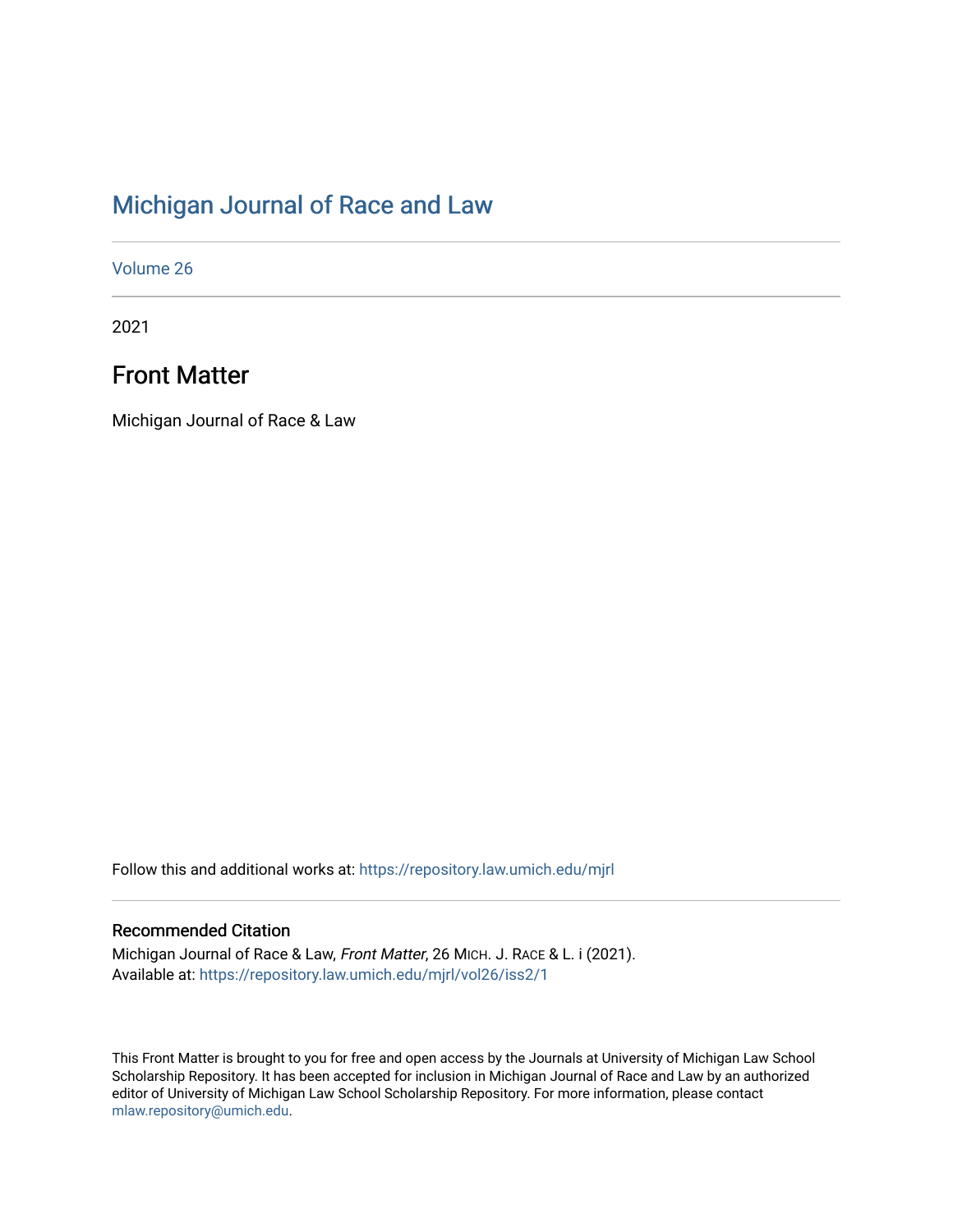Michigan Journal of Race *&* Law Volume 26  $\bullet$  Issue 2  $\bullet$  2021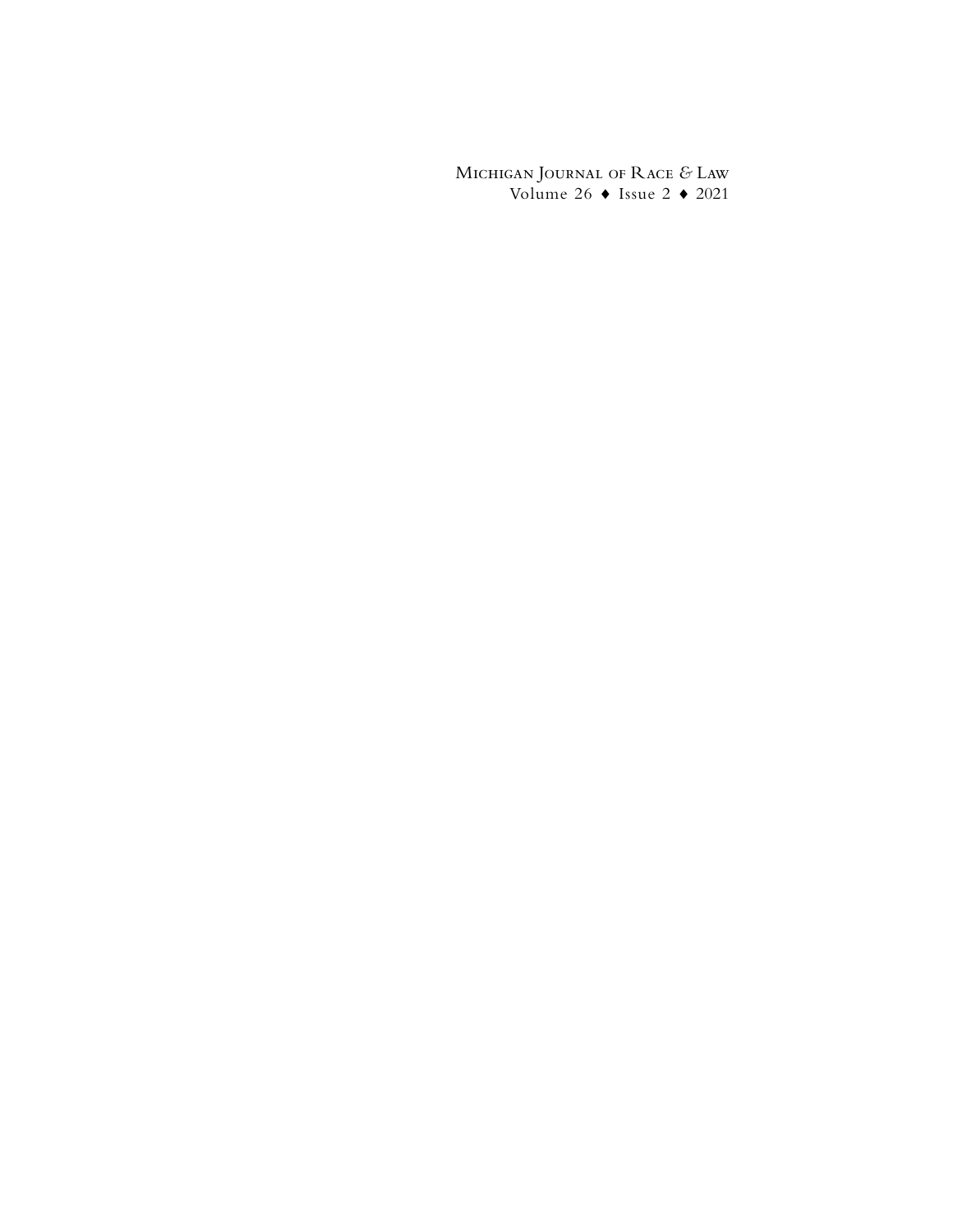## Cite as: 26 Mich. J. Race *&* L. 2 (2021)

Except where otherwise expressly provided, the author of each piece of scholarship in this issue has granted permission for copies of that scholarship to be made in whole or in part by nonprofit institutions for educational use, including distribution to students, provided that (i) copies are distributed at or below cost; (ii) copies identify the author, the *Journal*, the volume, the number of the first page, and the year of the publication; (iii) proper notice of copyright is affixed to each copy, attributing copyright to the author.

Published biannually in Ann Arbor, Michigan, by student editors of the University of Michigan Law School. Postage paid in Lincoln, Nebraska 68521. Printed at Joe Christensen, Inc., Lincoln, Nebraska 68521.

#### Subscription Information

Copies of the current volume, which contains two issues, may be obtained directly from the *Journal* at a cost of \$35.00 for subscribers within the U.S. and \$40.00 for subscribers outside the U.S. (including Canada). Subscriptions are renewed automatically unless the *Journal* is notified to the contrary prior to expiration. Subscribers must report the non-receipt of copies within six months of the mailing date. To subscribe to the *Michigan Journal of Race & Law*, please contact the Business Manager at the address or phone number below.

> EDITORIAL AND BUSINESS OFFICES *Michigan Journal of Race & Law* University of Michigan Law Library 801 Monroe Street Ann Arbor, Michigan 48109-1210

Subscription Inquiries: MJRL-Business@umich.edu Editorial Staff: (734) 763-4421 FAX: (734) 764-6043 http://mjrl.org/

#### Individual and Back Issues

Copies of individual issues from the current volume can be obtained directly from the *Journal* for \$15.00 each. Back issues in complete sets, volumes, or single issues can be obtained from William S. Hein & Co., Inc., 2350 North Forest Road, Getzville, New York 14068—Telephone (716) 882-2600. Back issues are also available in PDF format through HeinOnline at http://heinonline.org.

#### Information for Authors

We encourage the submission of unsolicited manuscripts for publication. Manuscripts should be submitted electronically via Scholastica online submission system, available at https://scholasticahq.com. Citations should generally conform to *The Bluebook: A Uniform System of Citation* (21st ed. 2020). English usage should generally conform to *The Chicago Manual of Style* (17th ed. 2017)*.*

ISSN 1095-2721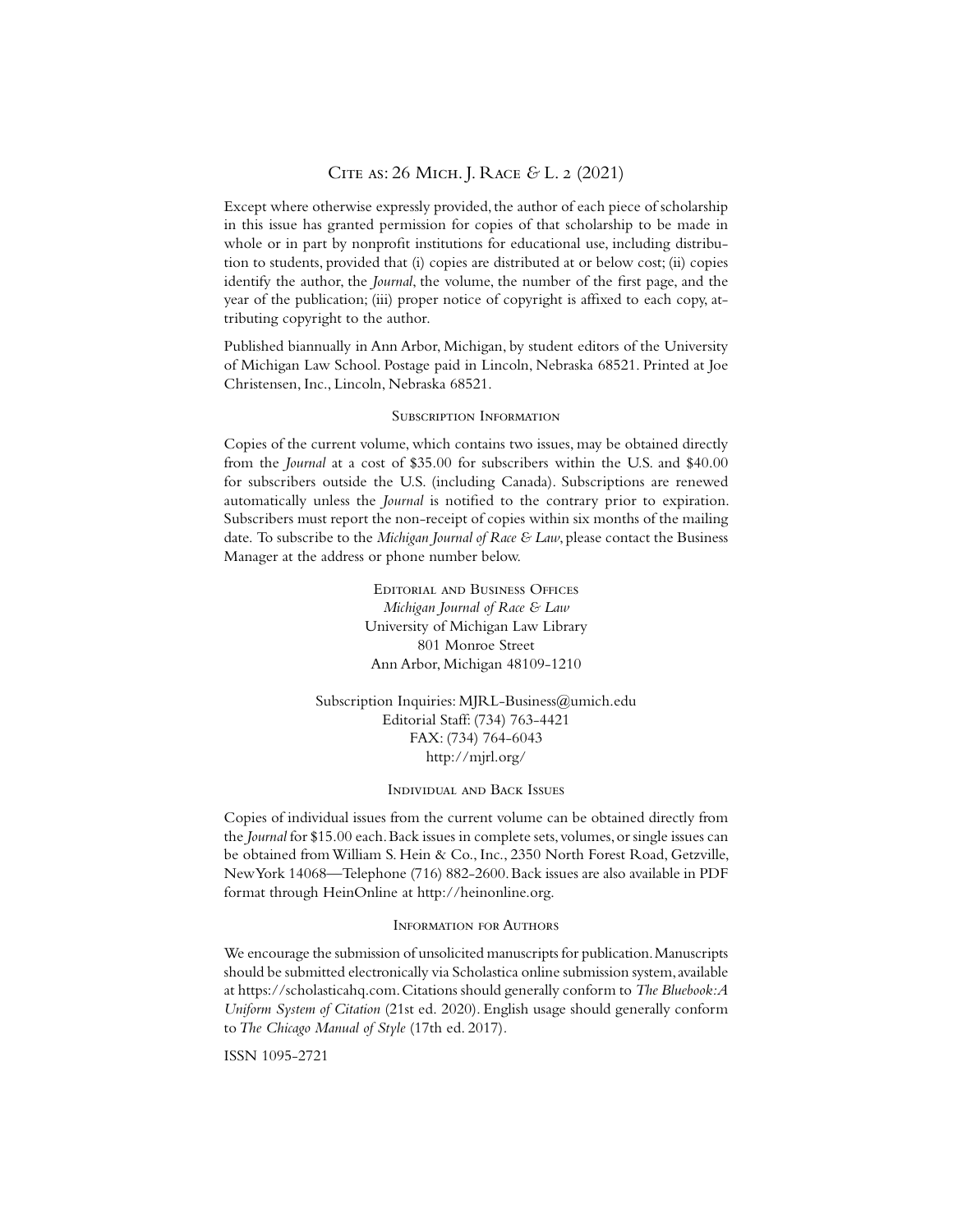

**VOLUME 26 2020-2021**

#### **Editorial Board**

*Editor-in-Chief* Courtney J. Liss

*Managing Editor* Miguel Suarez Medina

*Executive Articles Editor* Colleen S. Roberts

> Edith Lerner Juan Mora Kyle Pham

*Executive Editors*

*Race and Curriculum Editor* Raul Noguera-McElroy

*Managing Executive Editor* Will Walker

> *Production Editor* Susan M. Fleurant

Tamar Anna Alexanian Taylour Boboltz Caitlin Hatakeyama Sophie Karpf

Isha Abbasi Carly Allen Brittany Baker Daniel Baum Jasmine Benjamin Nathan Bennett Briaunna Buckner Clara Butler Liza Davis Thomas Desoutter Hannah Dodson

*Manager* Jessica L. Pasquale

Alexandra van Doren Warsame Elmi Chandler Hart-McGonigle Audrey J. Hertzberg Abigail Hester Eve Hillman Rihan Issa Karly K. Jung Raymond Levine Kevin Luong *Associate Editors*

Maiya Moncino

*Executive Notes Editor* Solomon Furious Worlds

*Online Publication Editor* Melissa Almonte

> Emma Rosen Jonah Rosenbaum Amanda Stephens Rebecca Wasserman

Andrew Morin Patrick Murphy Zachery Newton Kwasi B. Offei-Addo Cosmo Pappas Meghan A. Patero Natasha Phillips Aashna Rao Nicholas J. Stamates Max Vogel Lexi Wung

> *Editorial Assistants* Jessica Keeler Connie M. Swindle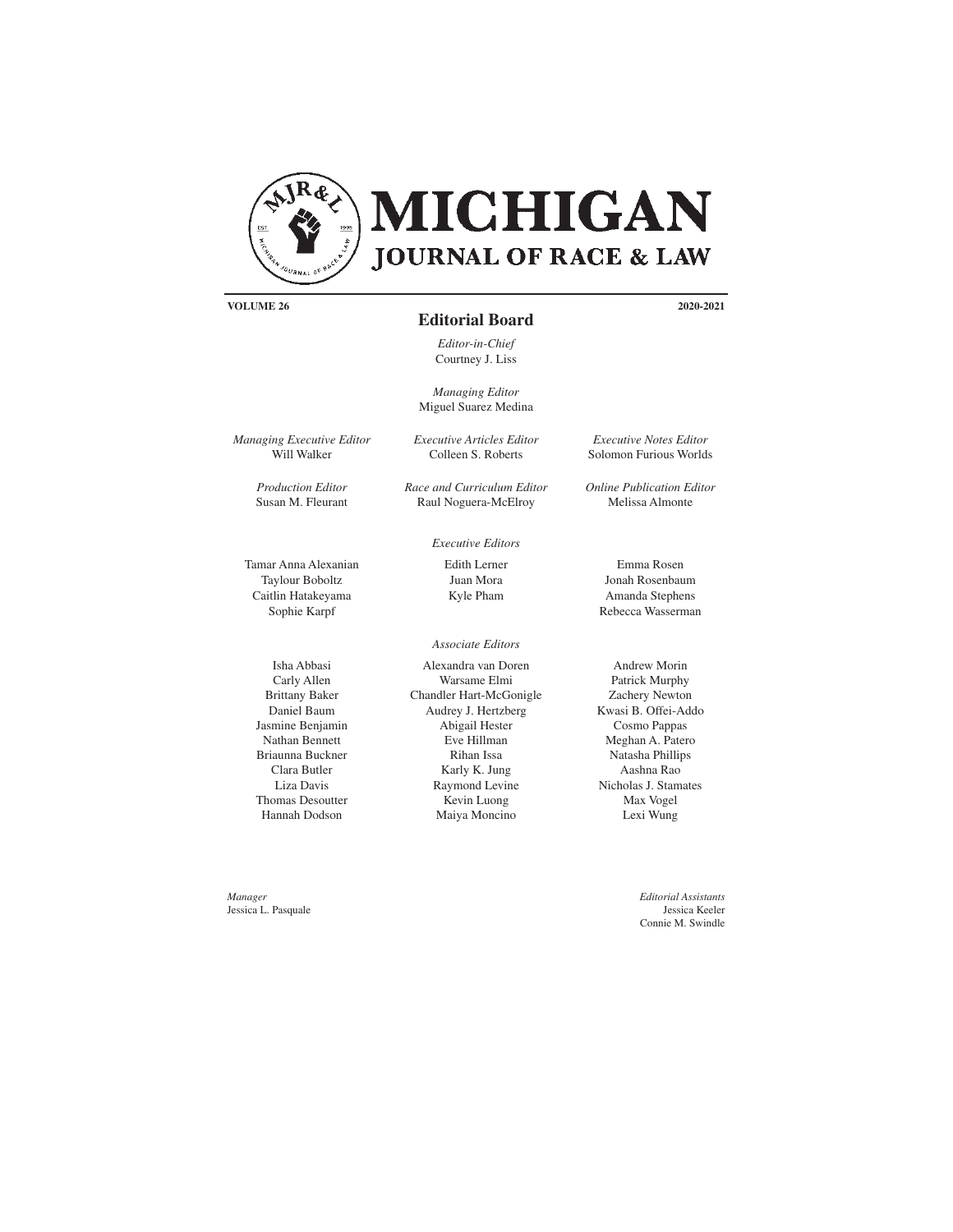# Michigan Journal of Race *&* Law

### **Announcing the Volume 27 Editorial Board**

*Editor-in-Chief* Lexi Wung

*Managing Editor* Alexandra van Doren

*Managing Executive Editor* Raymond Levine

*Executive Articles Editor* Rihan Issa

*Online Publications Editor* Jasmine Benjamin

*Production Editor* Natasha Phillips

*Executive Notes Editor* Maiya Moncino

*Race and Curriculum Editor* Clara Butler

*Symposium Editor* Aashna Rao

*Executive Editors*

Isha Abbasi Carly Allen Daniel Baum Nathan Bennett Liza Davis Thomas Desoutter Hannah Dodson

Warsame Elmi Chandler Hart-McGonigle Eve Hastings Audrey J. Hertzberg Abigail Hester Karly K. Jung

Andrew Morin Patrick Murphy Kwasi B. Offei-Addo Cosmo Pappas Meghan A. Patero Nicholas J. Stamates Max Vogel